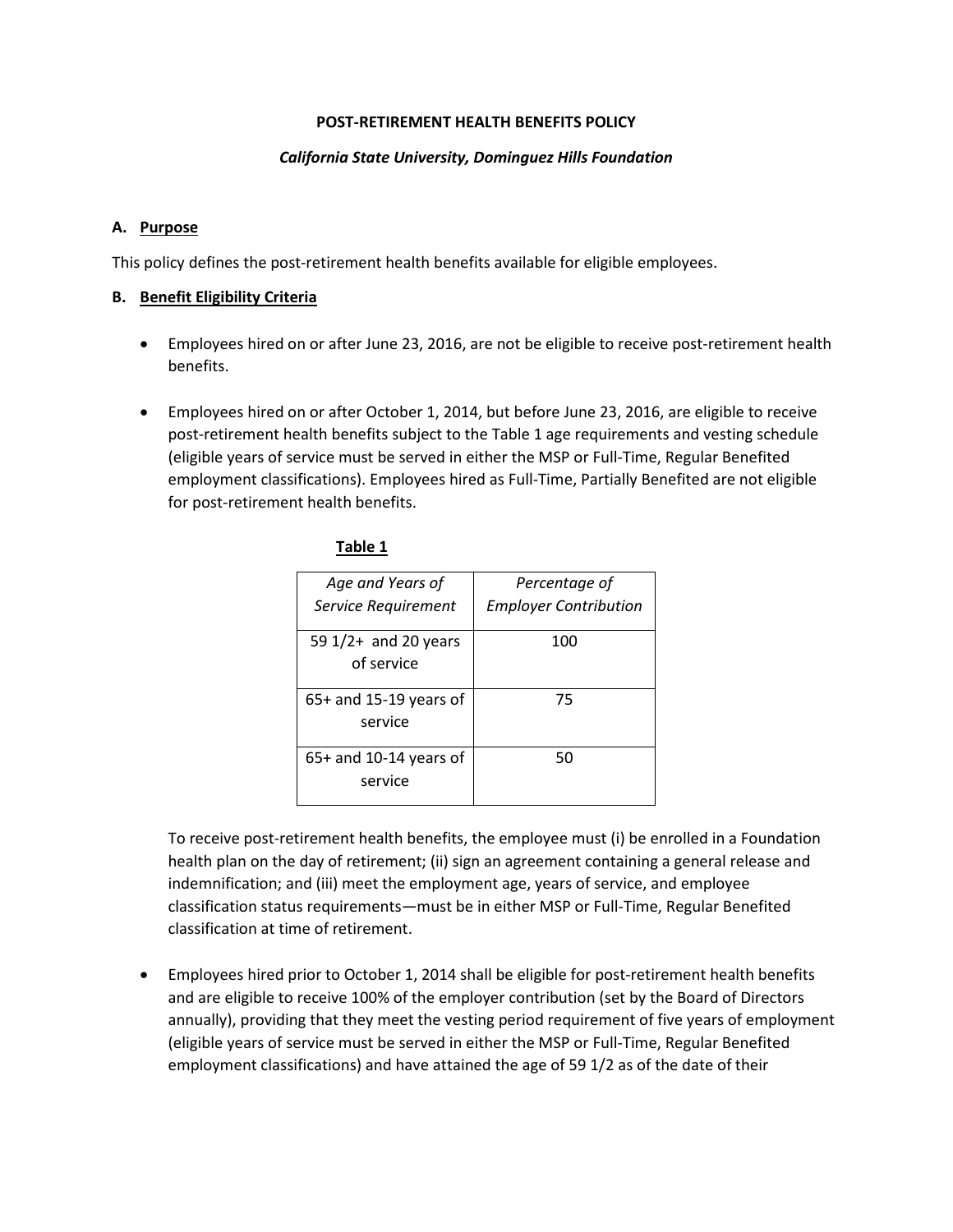retirement. Employees hired as Full-Time, Partially Benefited are not eligible for post-retirement health benefits.

To receive post-retirement health benefits, the employee must (i) be enrolled in a Foundation health plan on the day of retirement; (ii) sign an agreement containing a general release and indemnification; and (iii) meet the employment age and years of service requirements—must be in either MSP or Full-Time, Regular Benefited classification at time of retirement.

- All Foundation retirees enrolled in a Foundation CalPERS health plan as of December 31, 2016 will be grandfathered under their previous eligibility requirements and will be given the option to enroll in a Foundation medical plan and are eligible to receive 100% of the employer contribution (set by the Board of Directors annually).
- An employee who wishes to voluntarily waive their eligibility for post-retirement health benefits may do so by entering into a legally binding agreement to certify the employee's opting out.

# **C. Medical Coverage**

1. Medical coverage is provided for life except when (i) the retiree or dependents obtain coverage that was not approved by the Foundation; (ii) the Foundation cancels health coverage for all employees; or (iii) the retiree fails to pay any co-payments as required by the plan selected; (iv) or the Board of Directors modifies or terminates this policy.

2. The Foundation contribution to the medical coverage will be determined by the Foundation Board of Directors on an annual basis. The retiree and/or dependent must pay the difference in the premium of the selected plan for coverage and the amount contributed for premium for the medical plan by the Foundation.

3. Employees who have retired and become eligible for Medicare must sign up for Part A and Part B of the Medicare benefit. If applicable, the retired employee's dependent must also sign up for Part A and Part B of the Medicare benefit.

4. Retiree dependents may retain eligibility upon the death of the covered retiree.

5. Spousal/dependent coverage will terminate upon: (i) divorce from the retiree; (ii) remarriage after the death of the retiree; or (iii) becoming insured by other coverage. Employees are eligible for coverage for Consolidated Omnibus Budget Reconciliation Act (COBRA) as appropriate.

6. If an employee separates from the Foundation and is re-hired, their eligibility for Post-Retirement health benefits will be based on their most recent re-hire date. Employees who are re-hired will not be able to use a previous employment/hire date for the purpose of post-retirement health eligibility.